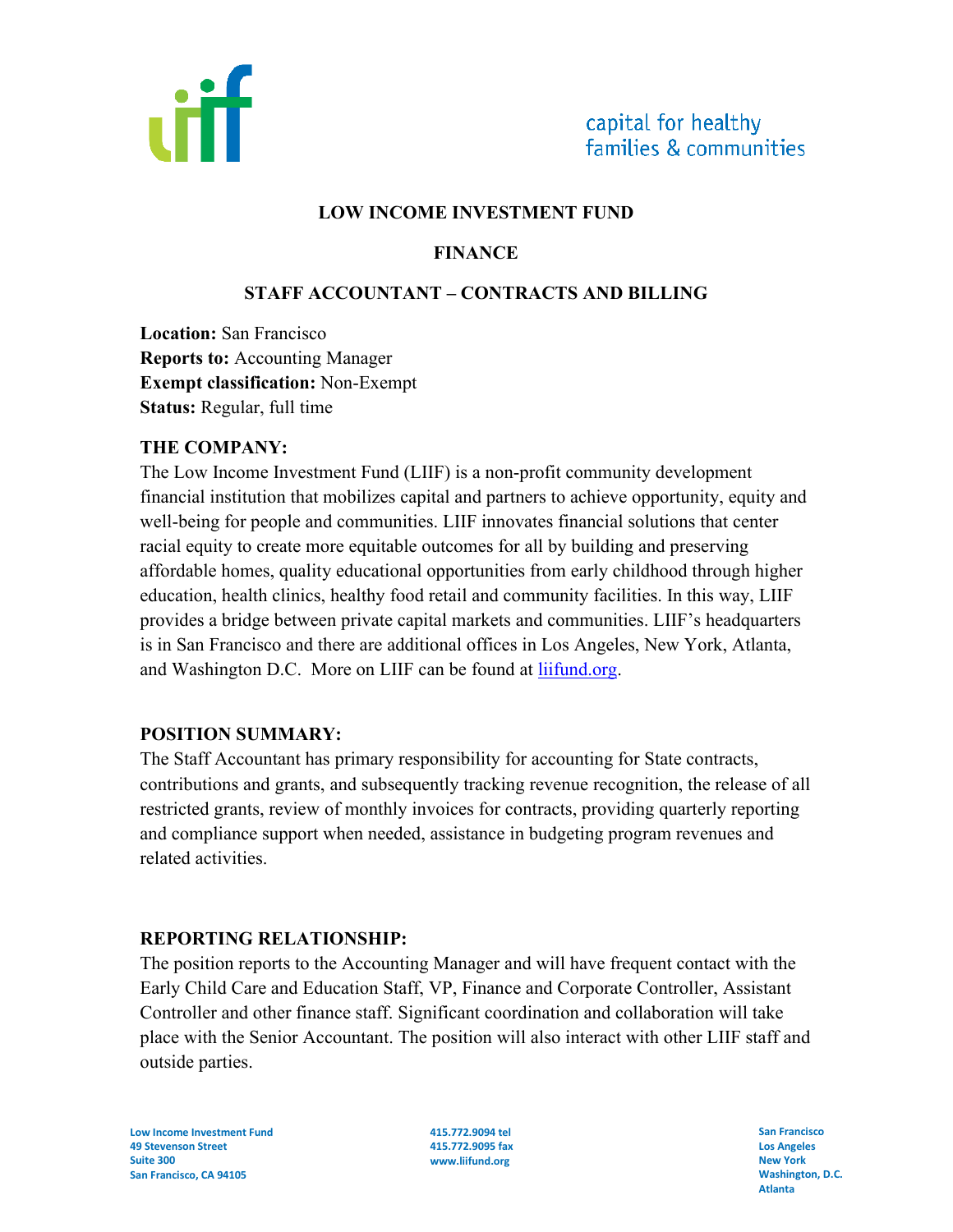

# **MAJOR DUTIES AND RESPONSIBILITIES:**

#### **Childcare and Billing:**

- Review all contracts and grant agreements to determine proper accounting treatment and revenue recognition. Document accounting treatment on grant/contract summary form.
- Track and monitor program expenses against the budget.
- Track and calculate monthly revenue recognition based on completion of tasks and associated value in the contract.
- Prepare monthly contract invoices including all backup documentation for LIIF childcare services and grants
- Track grant and contract revenue and expenses against their respective budgets
- Reconcile cash, receivable and revenue accounts related to billings and contracts
- Communicate with program staff on grant spending progress and deadlines
- Collaborate with program staff to produce financial reports for contract funders or for organizations for which we are fiscal agents
- Participate in New Vendor Onboarding process
- Prepare journal entries related to invoices and other billing
- Oversee and work in conjunction with childcare staff on audits initiated by contractors or grantors including annual audit

#### **General Finance:**

- Maintain account reconciliations and perform accounting research and document conclusions based on such research
- Support the annual audit process
- Support tax and regulatory reporting
- Prepare other reports as they are required

#### **Other Functions:**

- Other duties as assigned
- Back up for other accounting positions as needed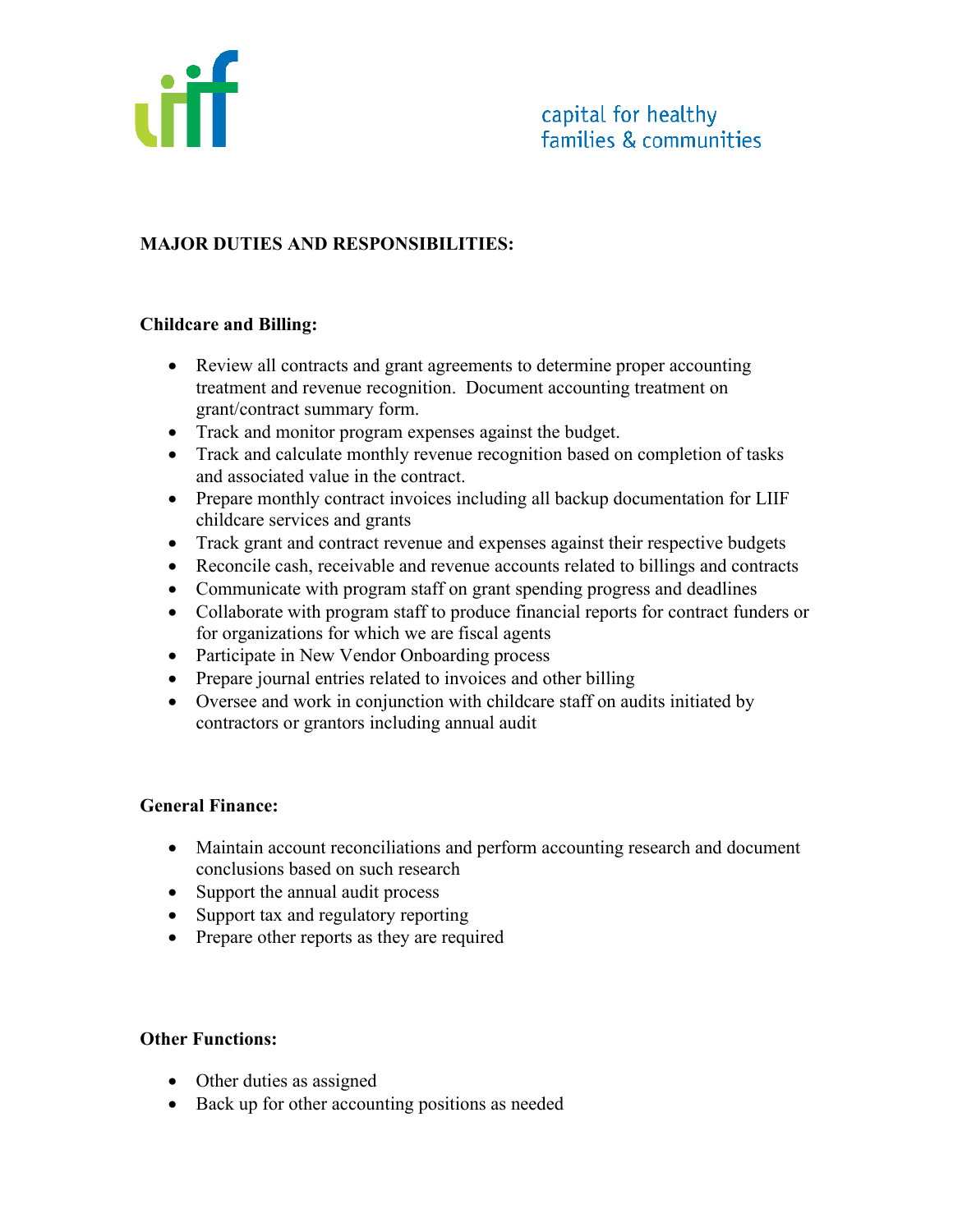

# **KNOWLEDGE, SKILLS, ABILITIES REQUIRED:**

- Proficiency in G/L accounting software (MIP Fund Accounting preferred), Word, Excel, Microsoft Outlook
- High attention to accuracy and details
- Ability to meet assigned deadlines
- Ability to review and self-check work for accuracy and completeness
- High degree of customer service
- Strong financial and analytical skills
- Excellent communication skills, verbal and written
- Ability to work effectively under pressure and in a fast-paced environment
- Ability to manage multiple projects, negotiate competing priorities and consistently meet deadlines
- Must be proactive and work independently
- Flexible and enthusiastic
- Ability to work cooperatively and interact professionally with all levels of employees

# **EDUCATIONAL AND OTHER REQUIREMENTS:**

Bachelor's Degree in Business Administration with emphasis in Accounting is required. Billing and Grant accounting experience are highly desirable. This position requires a minimum of three years' work experience preparing journal entries, reconciling accounts, financial reporting, and preferably direct experience with a not- for profit or financial institution. The position is demanding and requires self- motivation and a team approach to working with all Finance staff in managing the work of the department. Individual will be committed to LIIF's mission.